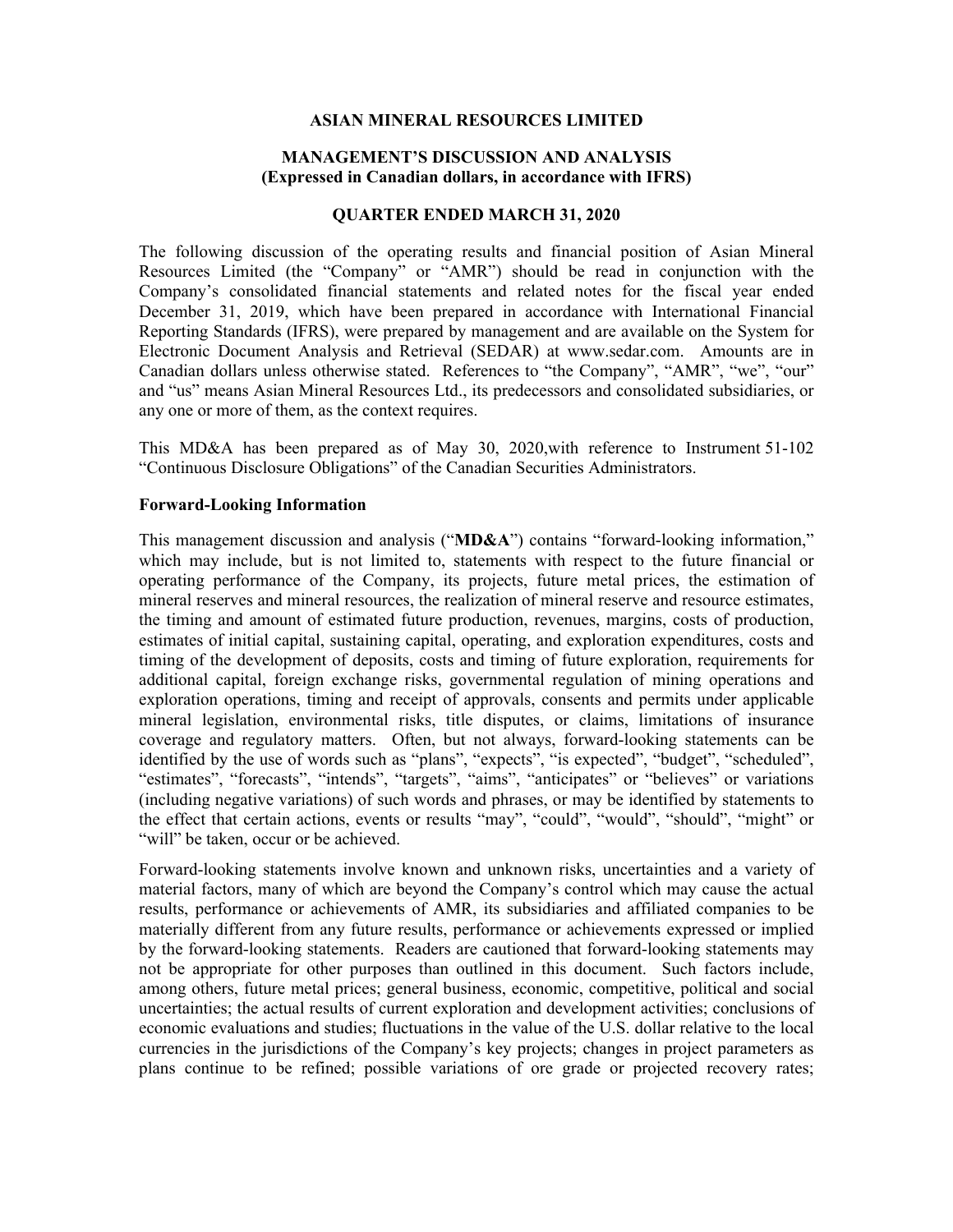accidents, labour disputes or slow-downs and other risks of the mining industry; climatic conditions; political instability; labour force availability and turnover; delays in obtaining financing or governmental approvals or in the completion of exploration and development activities; as well as those factors referred to in the section entitled "Risks and Uncertainties" section of the MD&A. The reader is also cautioned that the foregoing list of factors is not exhausted of the factors that may affect the Company's forward-looking statements.

Although the Company has attempted to identify important factors that could cause actual actions, events or results to differ materially from those described in forward-looking statements, there may be other factors that cause actions, events or results to differ from those anticipated, estimated or intended. Forward-looking statements contained herein are made as of the date of this document and, except as required by applicable law, the Company disclaims any obligation to update any forward-looking statements, whether as a result of new information, future events or results or otherwise. There can be no assurance that forward-looking statements will prove to be accurate, as actual results and future events could differ materially from those anticipated in such statements. Accordingly, readers should not place undue reliance on forward-looking statements.

In addition, please note that statements relating to "reserves" or "resources" are deemed to be forward-looking information as they involve the implied assessment, based on certain estimates and assumptions, that, the resources and reserves described can be profitably mined in the future.

# **BUSINESS**

The Company was originally incorporated pursuant to the *New Zealand Companies Act* 1993. Effective December 31, 2004, it was continued as a British Columbia corporation under the *British Columbia Business Corporations Act*. The Company owned, until July 17, 2018, 100% of AMR Nickel Limited ("**AMRN**"), which was incorporated pursuant to the laws of the Cook Islands. Through AMRN, the Company owned 90% of Ban Phuc Nickel Mines LLP ("**BPNM**"), a limited liability company which developed the Ban Phuc nickel mine.

The Ban Phuc operation mined over 0.976 million tonnes of ore over a 3.5 year mine life, producing 20,988 tonnes of nickel and 10,245 tonnes of copper in concentrate. There were 220,262 dmt of concentrate in 42 shipments with gross revenues of US \$212.7 million. In total, 11.9 kms of decline and lateral development were completed. The operation successfully employed local workers, where at its peak, there was a 94% national workforce. The mine was placed on care and maintenance in October 2016, reflecting lower commodity prices and the short reserve life.

Following a strategic review in late 2017 and early 2018, the Company determined that the best recourse was the disposal of all assets comprising the Vietnam operations. As approved by the AMR shareholders at the annual general meeting, on July 17, 2018, the Company sold its shares of AMRN.

The Company entered into an option agreement with Island Time Exploration Limited ("**Island Time**"), in the second half of 2018, amended in early 2020 for the exclusive right to acquire up to 75% interest in four mineral titles totalling 3,687 hectares situated east of Duncan in the Victoria Mining Division, (the "**Holt Option Agreement**"), whose primary target is volcanogenic, polymetallic massive sulphides, in consideration for a fee of \$100,000, payable by way of a promissory note, and conditional upon incurring up to an aggregate of \$300,000 of exploration and development expenditures on the property on or before December 1, 2021.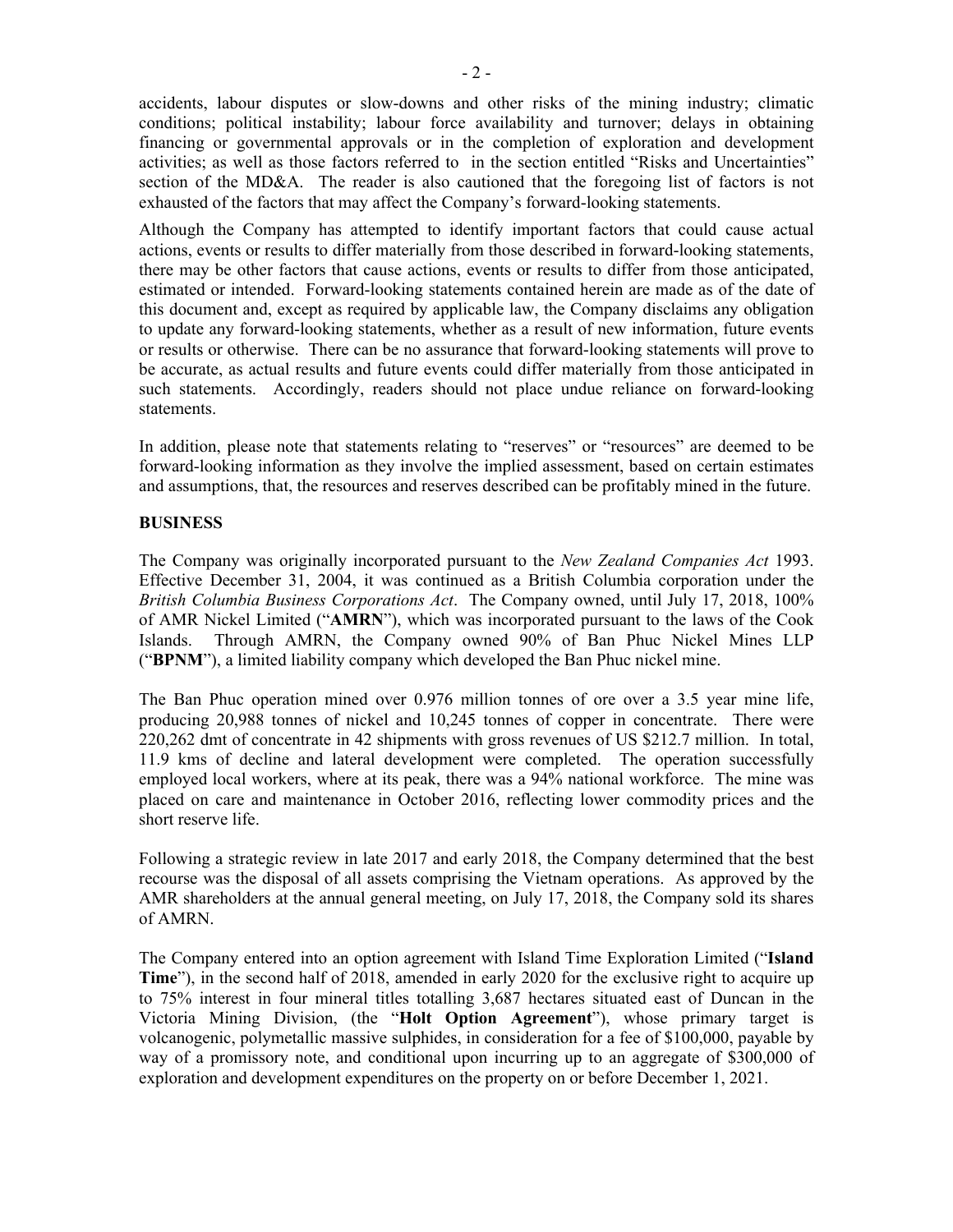# **Decklar Share Purchase Agreement**

On November 20, 2019 the Company announced that it had entered into an agreement to acquire all the issued and outstanding shares of Nigerian-based Decklar Petroleum Limited ("Decklar"). Decklar's sole asset is a Risk Service Agreement ("RSA") with Millenium Oil and Gas Company Limited ("Millenium"). Millenium is the owner of the Oza Field located onshore in the northern part of Oil Mining License 11 in the Eastern Niger Delta of Nigeria. The RSA entitles Decklar to cost recovery and a share of distributable funds from the Oza Field in exchange for technical and financial support. Closing of the proposed acquisition is subject to certain customary conditions, including the exercise of at least 10,000,000 of the 13,333,333 outstanding common share purchase warrants of the Company ("Warrants") and approval by the TSX Venture Exchange.

The aggregate purchase price is CDN\$8,550,000, payable through the issuance of 30,000,000 common shares of the Company ("**Shares**") based on a deemed value of CDN\$0.285 per share. Of the aggregate Purchase Price, 22,000,000 Shares are payable upon closing of the Acquisition with the balance of 8,000,000 Shares being payable only if the Oza Field achieves a minimum production rate within 12 months of closing as more fully described below.

The 22,000,000 Shares payable upon closing of the transaction will be allocated as to: (i) 14,000,000 Shares to the shareholders of Decklar; and (ii) 8,000,000 Shares to extinguish outstanding debt owed by Decklar to certain arm's length third parties. The Purchase Price is equivalent to approximately 68.6% of the Company's issued share capital including the assumed exercise of 10,000,000 Warrants to be exercised (based on 32,079,770 Shares issued and outstanding). Post-closing, the Purchase Price is equivalent to approximately 40.7% of the Company's issued share capital including the assumed exercise of 10,000,000 Warrants (based on 54,079,770 Shares issued and outstanding). None of the Decklar shareholders nor third party debt providers are related to the Company and the Acquisition is not a Non-Arm's Length transaction within the meaning of the policies of the TSXV.

In the event the Oza Field achieves production net to Millenium of 1,000 bbls/d for a period of ten (10) consecutive days in any thirty (30) day period within twelve (12) months of the date of closing, a bonus payment of a further 8,000,000 Shares is payable to the shareholders of Decklar.

The Oza Field was formerly operated by Shell Petroleum Development Company of Nigeria Ltd. ("Shell"). The field has three wells and one side track drilled by Shell between 1959 and 1974. During the period when Shell was the operator, there were two periods of extended production testing from the Oza-1, -2  $\&$  -4 wells. The field was never tied into an export facility nor was it fully developed by Shell and put into commercial production.

In 2003, the Oza Field was awarded to Millenium having won the bid during the Marginal Fields Licensing Round. Since Millenium's acquisition of the Oza Field in 2003, approximately US\$45 million has been spent in production facilities infrastructure in support of a restart of production including an export pipeline to tie the field into the Shell Trans Niger Pipeline (TNP) pipeline to the Bonny Export Terminal, a lease automatic custody transfer (LACT) unit fiscal metering system, infield flowlines, manifolds and a rental Early Production Facility. The RSA with Millenium provides Decklar a share of production and associated cash flow from the Oza Field in exchange for funding and technical assistance to restart commercial production and full field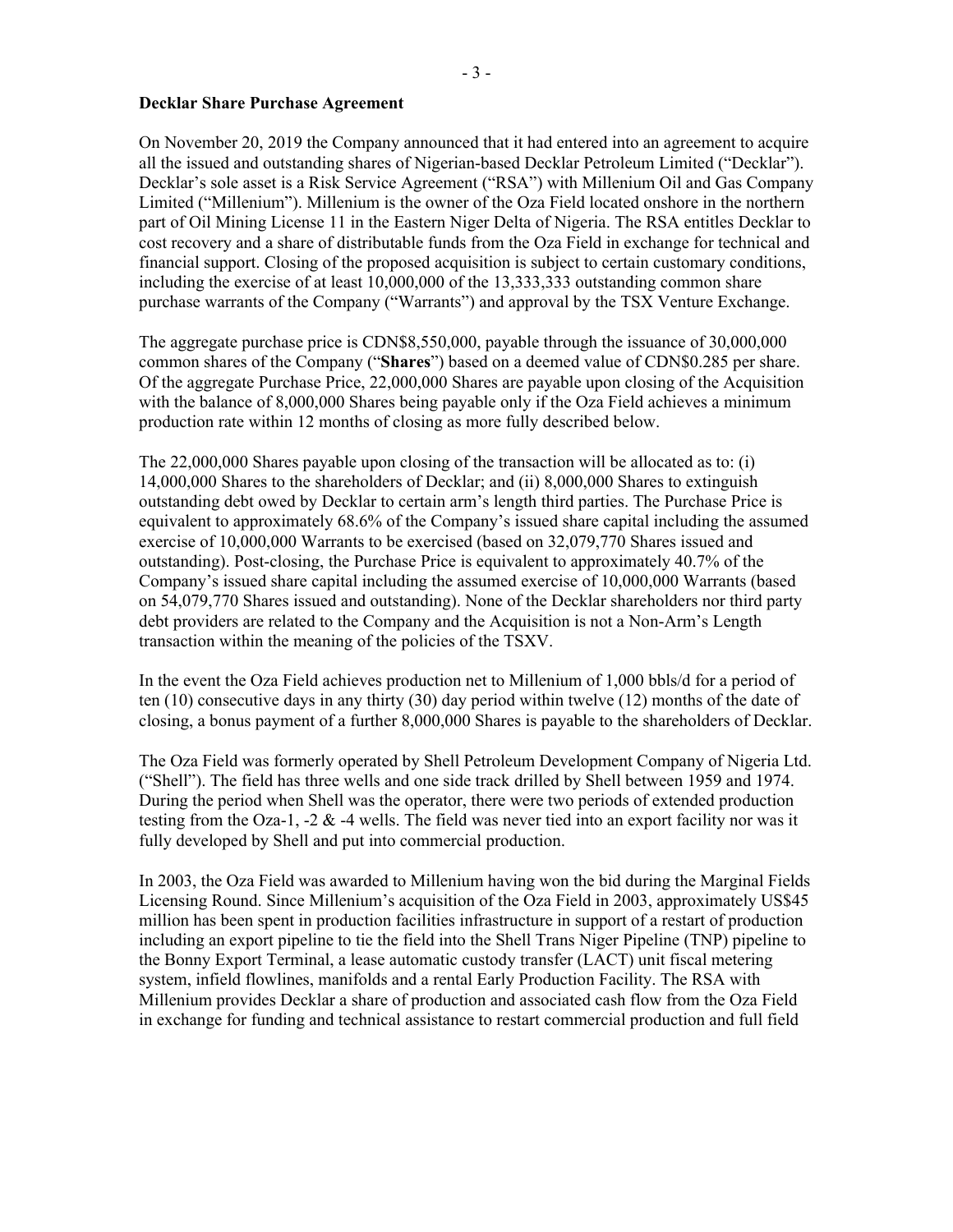development; including a preferential return of its costs plus a share of cash flow thereafter. More specifically, Decklar intends to undertake a low cost re-entry and testing of one of the existing wells to assess the development potential of the Oza Field. In exchange, Decklar is entitled to priority recovery of its capital from 80% of distributable funds. After achieving cost recovery, Decklar's profit share is based on a sliding scale starting at 80% and declining to 40% once cumulative production exceeds 10 million bbls.

# **First Quarter 2020 Highlights**

1) In March 2020, the Company amended its Share Purchase Agreement with Decklar, in order to extend the time to close the transaction initially until March 31, 2020 and then until September 30, 2020 and incurred a \$250,000 fee to Decklar for such extension.

2) During the month of March 2020 warrant holders exercised 2,500,000 warrants resulting in the issued of 2,500,000 treasury common shares of the Company on receipt of the \$250,000 exercise price.

3) March 2020, the World Health Organization declared a global pandemic related to the virus known as COVID-19. The expected impacts on global commerce are anticipated to be far reaching. To date there have been significant wide-spread stock market declines and the movement of people and goods has become restricted, affecting supply, demand and pricing for many products.

The mineral exploration sector is expected to be impacted significantly as many local and regional governments have issued public health orders in response to COVID-19, including restricting the movement of people, which could impact the Company's ability to access its mineral property and complete exploration programs in the coming year. Commodity prices have fluctuated significantly since December 31, 2019 in the wake of the COVID-19 pandemic.

As the Company does not have production activities, it is reliant on additional financing to fund ongoing general and administrative costs. An extended disruption may affect the Company's ability to obtain additional financing.

The impact of these factors on the Company is not yet determinable; however they may have a material impact on the Company's financial position, results of operations and cash flows in future periods.

# **Subsequent Events**

During the month of May 2020 warrant holders exercised 966,666 warrants resulting in the issue of 966,666 treasury common shares of the Company on receipt of \$96,666 total exercise price.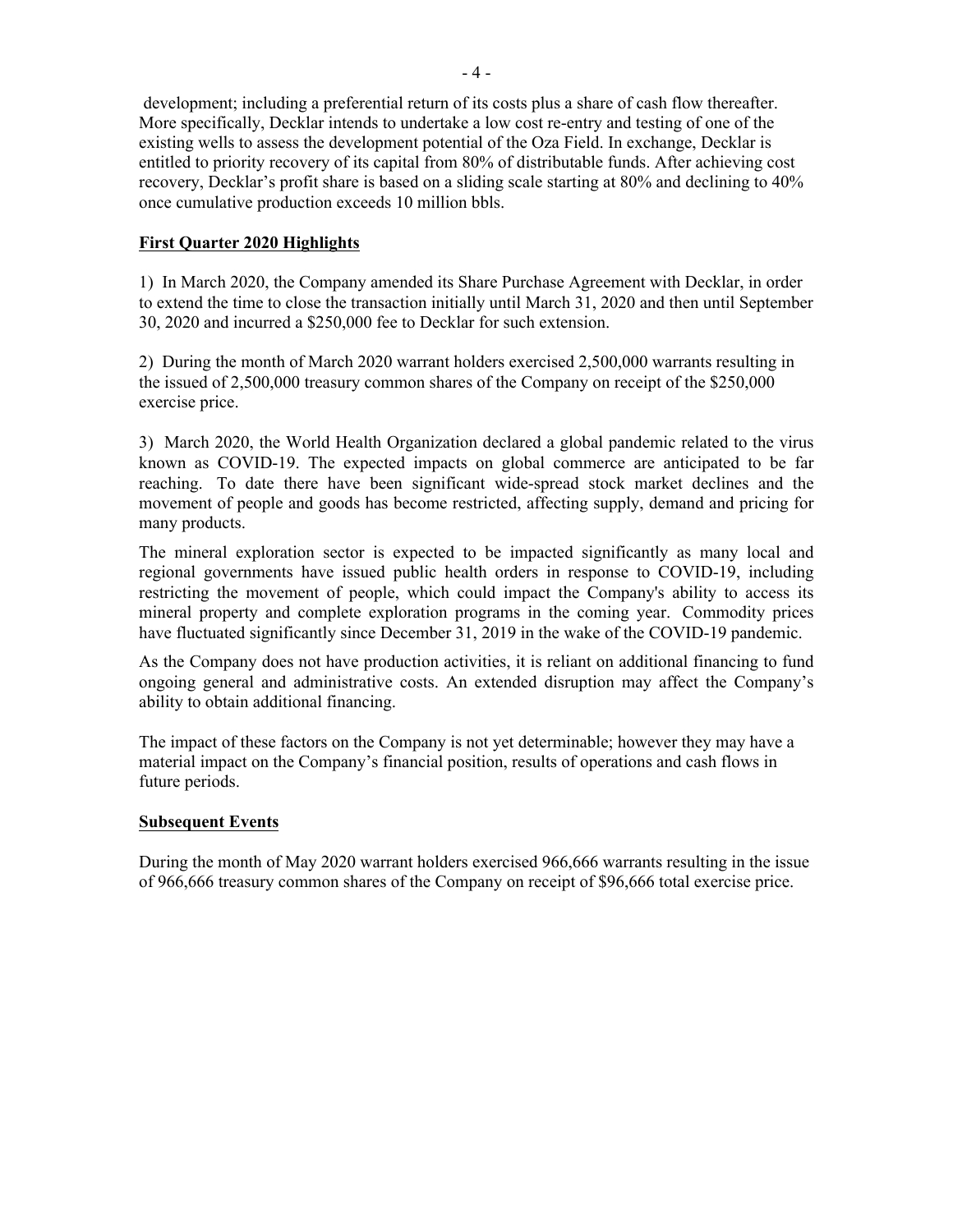# **FINANCIAL SUMMARY**

#### **Selected Annual Information**

|                                        | <b>Quarter to</b><br><b>March 31, 2020</b> | <b>Quarter to</b><br><b>March 31, 2019</b> | <b>Quarter to</b><br><b>March 31, 2018</b> |
|----------------------------------------|--------------------------------------------|--------------------------------------------|--------------------------------------------|
| Interest income                        | \$2,454                                    | \$307                                      | \$814                                      |
| Net loss                               | $(\$269,339)$                              | $(\$29,853)$                               | $(\$768,758)$                              |
| Net loss per common share (basic)      | $(\$0.02)$                                 | $(\$0.00)$                                 | $(\$0.19)$                                 |
| Net loss per common share<br>(diluted) | $(\$0.02)$                                 | $(\$0.00)$                                 | (\$0.19)                                   |
| Total assets                           | \$587,498                                  | \$265,152                                  | \$1,431,476                                |
| Total non-current liabilities          | Nil                                        | Nil                                        | \$1,696,857                                |

# **Additional Disclosure for Venture Issuers without Significant Revenue (all figures relate to the Ban Phuc Property)**

|                                                                                               | 2020 | 2019  | 2018         |
|-----------------------------------------------------------------------------------------------|------|-------|--------------|
| Expensed exploration costs                                                                    | Nil  | \$850 | $(\$37,645)$ |
| Expensed research and development costs (net<br>of depreciation)                              | Nil  | Nil   | Nil          |
| Building, infrastructure, mine, plant,<br>machinery, motor vehicles (net of depreciation)     | Nil  | Nil   | Nil          |
| Furniture and office equipment, licences and<br>franchises (net of depreciation/amortization) | Nil  | Nil   | Nil          |
| Construction in progress                                                                      | Nil  | Nil   |              |

# **Results of Operations for the Quarter Ended March 31, 2020**

For the three months ended March 31, 2020 and 2019, AMR incurred net losses of \$269,339 or \$0.01 (fully diluted \$0.01) per share and a net loss of \$29,853 or \$0.00 (fully diluted \$0.00) per share, respectively.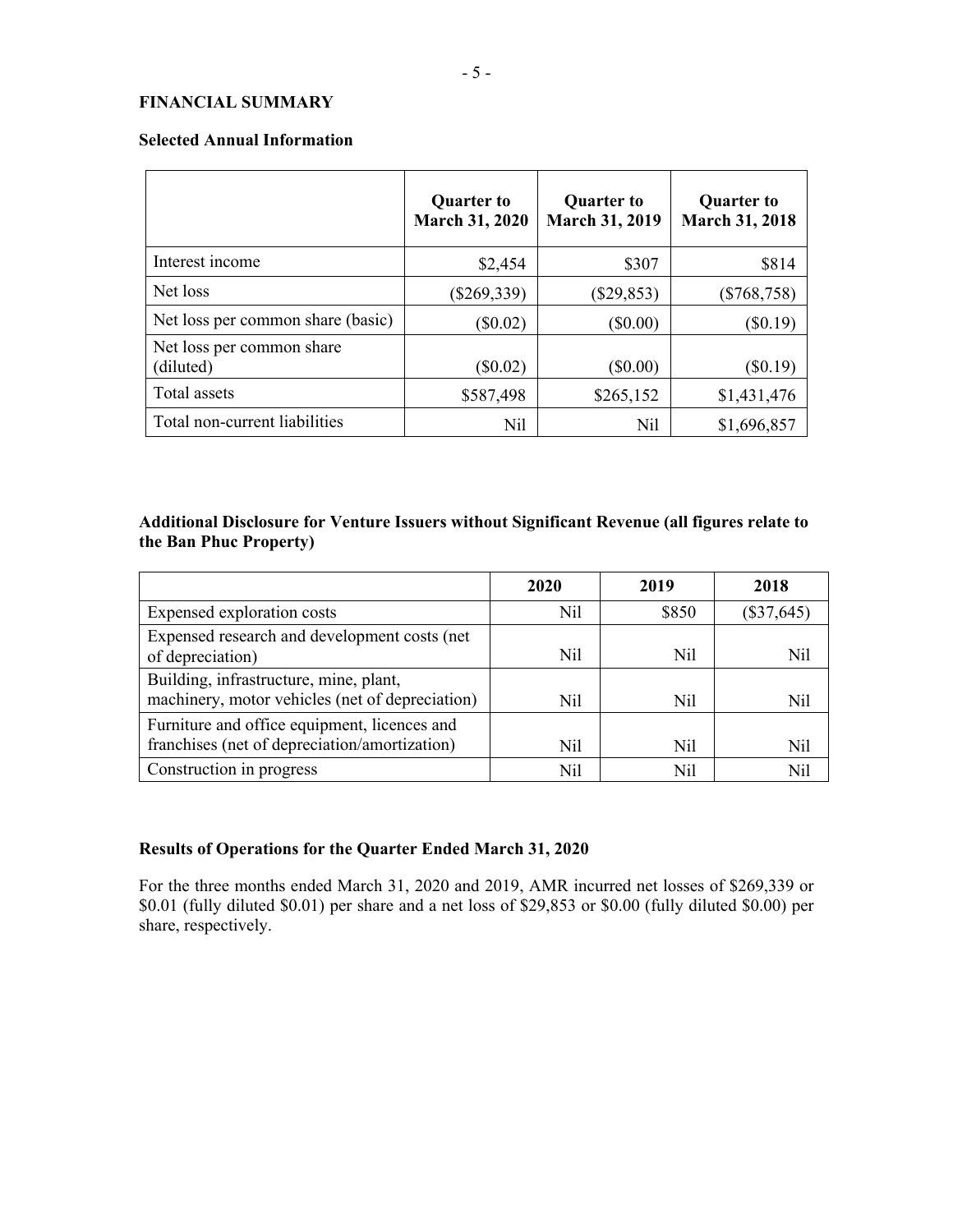|                                         | 2020       | 2019      |
|-----------------------------------------|------------|-----------|
| General administrative expenses         |            |           |
| Salaries, wages, and benefits           | (18,650)   | (17, 825) |
| Office, administrative, and share-based |            |           |
| compensation                            | (29, 430)  | (10,216)  |
| Exploration recovery (expense)          |            | (850)     |
| Finance income                          | 2,454      | 307       |
| Finance expenses                        | (713)      | (1,269)   |
| Decklar transaction costs               | (250,000)  |           |
| Loss for the period                     | (296, 339) | (29, 853) |

The detailed operating results for the three months ended March 31, 2020 and 2019 as follows:

General administrative expenses:

- The cost of salaries reflect head office wages.
- Office, administrative, and share-based compensation costs increased to \$29,430 in the first quarter of 2020 from \$10,216 in the similar 2019 quarter, reflecting costs related to the annual general shareholder's meeting and TSXV sustaining fees paid earlier in the year during 2020.

There were no exploration costs during the 2020 first quarter. During the first quarter of 2019 \$850 costs related to the preparation of the Holt 43-101 technical report, were incurred.

Decklar transaction costs of \$250,000 reflect the fee paid to extend the share purchase agreement entered into in 2019, which proposes the purchase of all the issued and outstanding shares of Nigerian-based Decklar Petroleum Limited.

# **LIQUIDITY AND CAPITAL RESOURCES**

In the 2019 third quarter the Company i) completed a non-brokered private placement of 8,533,333 units at a price \$0.075 per unit, for aggregate gross proceeds of \$640,000 and ii) issued 4,800,000 units at \$0.075 per unit in connection with \$360,000 of investment advances received in late 2018. Each unit consists of one common share of the Company, and one common share purchase warrant entitling the holder to acquire one common share at a price of \$0.10 per common share for 24 months.

On November 20, 2019 the Company announced that it has entered into an agreement to acquire all the issued and outstanding shares of Decklar Petroleum Limited. The acquisition will be paid for by issuing up to 30,000,000 common shares of the Company and is subject to certain customary conditions, including the exercise of at least 10,000,000 of the 13,333,333 outstanding common share purchase warrants of the Company. The warrants are exercisable at \$0.10 and would bring \$1,000,000 of cash to treasury. During the 2020 first quarter 2,500,000 of these warrants were exercised resulting in a total exercise price of \$250,000.

As at March 31, 2020, the Company had on hand cash and cash equivalents of \$455,100 (2019: \$493,045) and had working capital of \$322,102 (2019: \$368,443). These funds should cover all corporate administrative costs and minimum required Holt property exploration costs for the next year. Additional financing may be needed to develop strategic assets of the Company. Additional financing may not be available when needed or, if available, the terms of such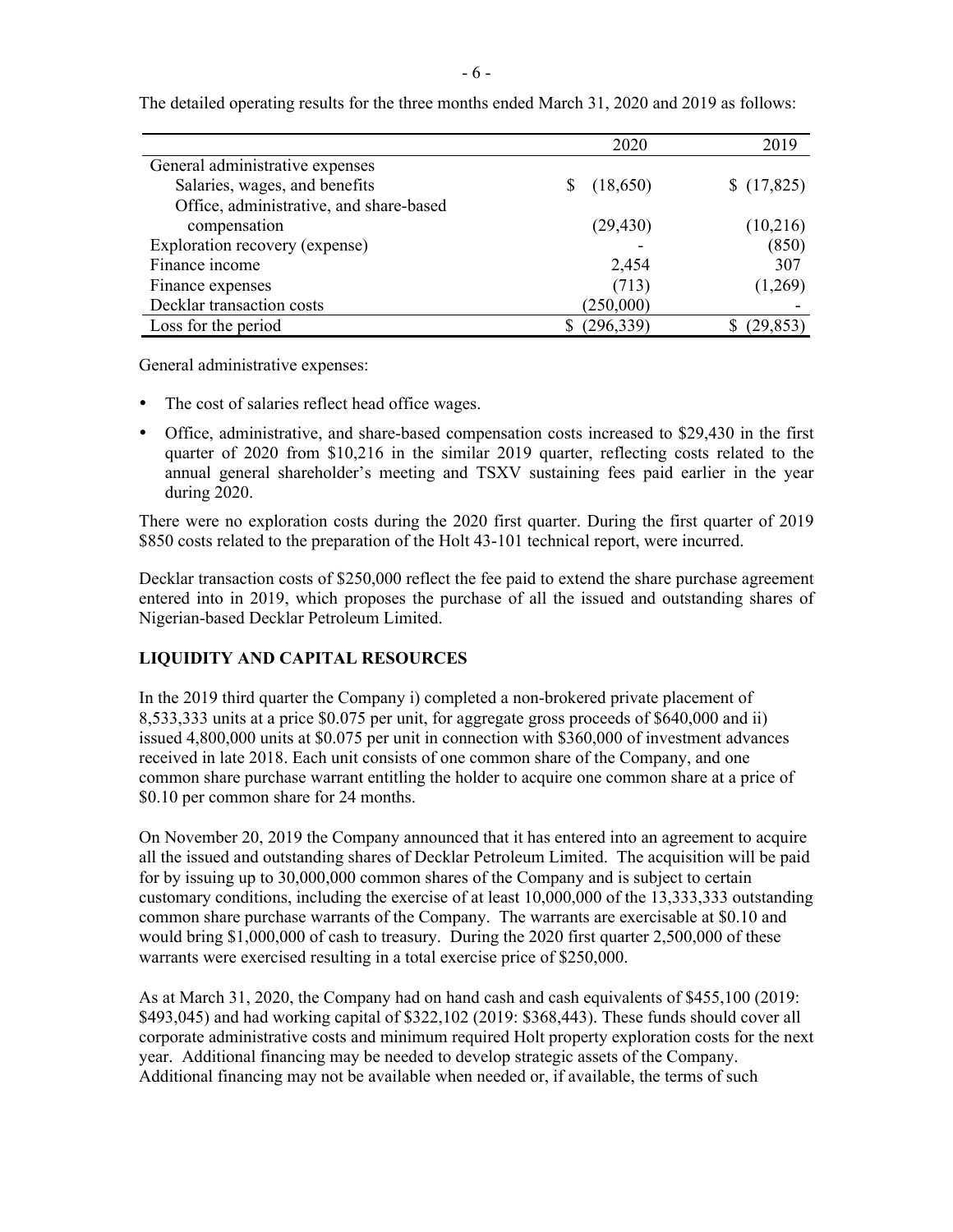financing might not be favourable to the Company and might involve substantial dilution to existing shareholder.

|                                | Payment due by period |                  |               |  |  |
|--------------------------------|-----------------------|------------------|---------------|--|--|
|                                | <b>Total</b>          | Less than 1 year | $1 - 3$ years |  |  |
| Promissory note to Island Time | \$57,639              | \$57,639         |               |  |  |
|                                |                       |                  |               |  |  |
| Due to related parties (1)     | 13,650                | 13,650           |               |  |  |
| Total                          | 71,289                | 71,289           |               |  |  |

The Company had the following contractual obligations at March 31, 2020:

(1) Represents consulting fees payable to an executive officer.

# **Summary of Quarterly Results**

|                                                       | Mar 31,<br>2020 | Dec 31,<br>2019          | Sept 30,<br>2019         | Jun 30,<br>2019          | Mar 31,<br>2019          | Dec 31,<br>2018 | Sept 30,<br>2018         | Jun 30,<br>2018 |
|-------------------------------------------------------|-----------------|--------------------------|--------------------------|--------------------------|--------------------------|-----------------|--------------------------|-----------------|
| <b>Sale revenues</b>                                  |                 |                          |                          | $\overline{a}$           | $\overline{a}$           |                 | L,                       |                 |
| <b>Finance income</b>                                 | \$2,454         | \$2,464                  | \$1,689                  | \$194                    | \$307                    | \$405           | \$183                    | \$143           |
| Care &<br>maintenance<br>costs                        | $\overline{a}$  | $\overline{\phantom{a}}$ | $\overline{\phantom{a}}$ | $\overline{\phantom{a}}$ | $\overline{\phantom{a}}$ | $\blacksquare$  | $\overline{\phantom{a}}$ | $(\$63,348)$    |
| General &<br>administrative<br>(expenses)<br>recovery | (\$48,080)      | (\$57,835)               | $(\$70,954)$             | ( \$48,493)              | (\$28,041)               | \$108,853       | (\$114,277)              | $(\$387,196)$   |
| <b>Exploration</b><br>(expense)<br>recovery           |                 |                          |                          | $\overline{a}$           | (S850)                   |                 |                          | \$198,164       |
| <b>Other/Decklar</b><br>transaction<br>costs          | $(\$250,000)$   | (\$112,358)              | \$27                     | \$(99)                   | $\blacksquare$           | \$1             | $\overline{\phantom{a}}$ | \$4,310         |
| <b>Finance expense</b>                                | (S712)          | $($ \$829)               | (S1,330)                 | (\$1,299)                | (S1,269)                 | ( \$63,568)     | (S40, 704)               | $(\$40,763)$    |
| Lawsuit<br>settlement                                 |                 | ÷                        | $\overline{a}$           | $\overline{\phantom{m}}$ | $\overline{a}$           | (300,000)       |                          |                 |
| Gain on sale of<br><b>Vietnam</b><br>operations       | ٠               | $\overline{\phantom{a}}$ | $\blacksquare$           | $\overline{\phantom{a}}$ | $\overline{a}$           | 62,173          | 20,484,426               |                 |
| <b>Net Income</b><br>(Loss)                           | (\$296,339)     | (\$168,559)              | $(\$70,568)$             | $($ \$49,696)            | $(\$29,853)$             | (\$192, 136)    | \$20,329,628             | (\$288,690)     |
| Income (Loss)<br>per share (non-<br>diluted(1)        | $(\$0.01)$      | (\$0.00)                 | (S0.01)                  | $(\$0.01)$               | $(\$0.00)$               | (\$1.07)        | \$5.11                   | (\$0.07)        |
| Income (Loss)<br>per share<br>(diluted)(1)            | (S0.01)         | $(\$0.00)$               | $(\$0.01)$               | $(\$0.01)$               | $(\$0.00)$               | (\$1.07)        | \$5.11                   | (\$0.07)        |
| <b>Total Assets</b>                                   | \$587,498       | \$620,011                | \$733,169                | \$219,102                | \$265,152                | \$302,390       | \$138,158                | \$1,506,997     |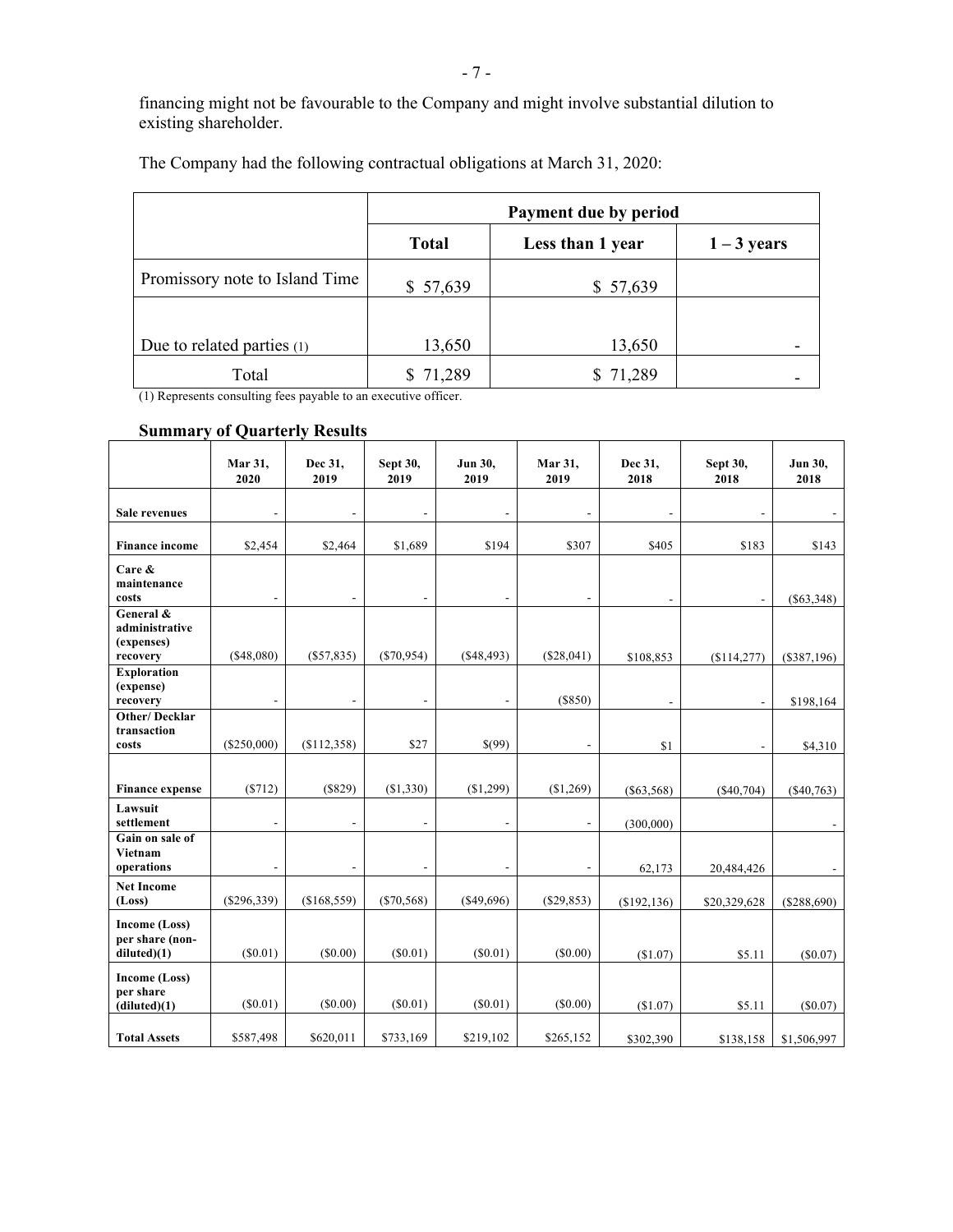# **SIGNIFICANT ACCOUNTING POLICIES AND ESTIMATES**

In the application of the group's accounting policies, which are described in Note 3 of the notes to the consolidated financial statements, management is required to make judgments, estimates, and assumptions about carrying values of assets and liabilities that are not readily apparent from other sources. The estimates and associated assumptions are based on historical experience and various other factors that are believed to be reasonable under the circumstances, the results of which form the basis of making the judgments. Actual results may differ from these estimates.

The estimates and underlying assumptions are reviewed on an ongoing basis. Revisions to accounting estimates are recognized in the period in which the estimate is revised if the revision affects only that period or in the period of the revision and future periods if the revision affects both current and future periods.

The following are the critical judgments that management has made in the process of applying the group's accounting policies and that have the most significant effect on the amounts recognized in the Financial Statements:

### **Basis of presentation**

The financial statements of the Company have been prepared in accordance with International Financial Reporting Standards ("IFRS") as issued by the International Accounting Standards Board ("IASB").

### **Going Concern**

As at March 31, 2020, the Company had cash and cash equivalents of \$455,100 and working capital of \$322,102.

The Company has not recorded revenues from operations, has no source of operating cash flow and no assurance that additional funding will be available. These factors indicate the existence of an uncertainty that may cast significant doubt about the Company's ability to continue as a going concern. There can be no assurance that the Company will be able to obtain requisite financing in the future and, if realized, such financing might not be favourable to the Company and might involve substantial dilution to existing shareholders. Should the Company not be able to continue as a going concern, adjustments to the carrying values and classification of its assets and liabilities would be required.

In the fall of 2019 the Company i) completed a non-brokered private placement of 8,533,333 units at a price \$0.075 per unit, for aggregate gross proceeds of \$640,000 and ii) issued 4,800,000 units at \$0.075 per unit in connection with \$360,000 of investment advances received in late 2018. Each unit consisted of one common share of the Company, and one common share purchase warrant entitling the holder to acquire one common share at a price of \$0.10 per common share for 24 months. Part of the proceeds was used to settle outstanding debts and to investigate new business opportunities. The Company will need further financing to support any exploration/development activities it wishes to pursue. There is no guarantee that such financing can be found or that if found, it would not result in dilution to current shareholders.

On November 20, 2019 the Company announced that it has entered into an agreement to acquire all the issued and outstanding shares of Decklar Petroleum Limited. The acquisition will be paid for by issuing up to 30,000,000 common shares of the Company and is subject to certain customary conditions, including the exercise of at least 10,000,000 of the 13,333,333 outstanding common share purchase warrants of the Company. The warrants are exercisable at \$0.10 and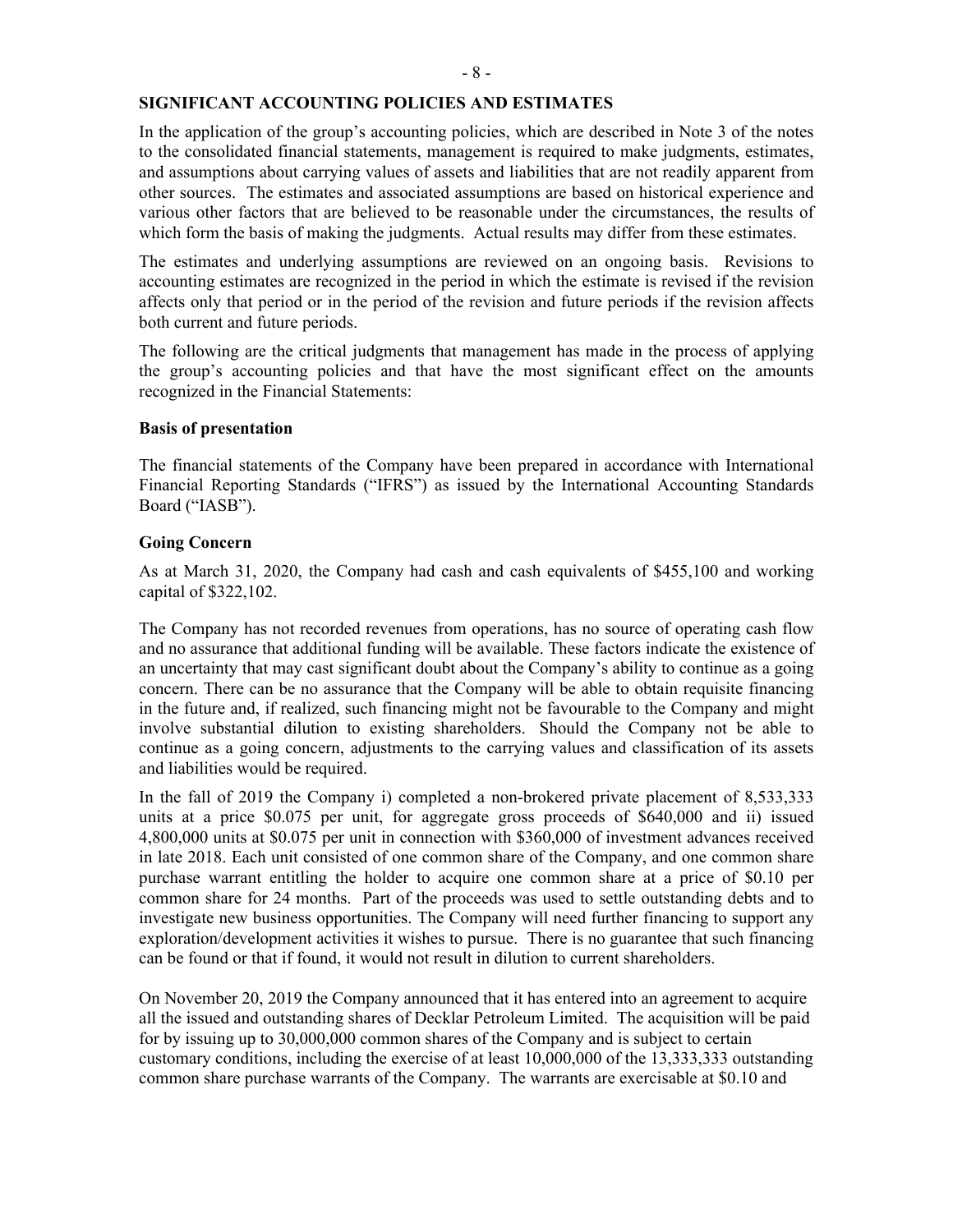would bring \$1,000,000 of cash to treasury. In the first quarter of 2020, 2,500,000 of these warrants were exercised resulting in a cash inflow of \$250,000.

The business of mining and exploring for minerals and oil involves a high degree of risk and there can be no assurance that current operations, including explorations programs, will result in profitable mining or oil operations. The recoverability of the carrying value of exploration and development properties and the Company's continued existence is dependent upon the preservation of its interest in the underlying properties, the discovery of economically recoverable reserves, the achievement of profitable operations, the ability of the Company to raise additional financing, if necessary, or alternatively upon the Company's ability to dispose of its interest on an advantageous basis. Changes in future conditions could require write-downs of the carrying values.

#### **Ore reserve estimates**

Estimates of recoverable quantities of reserves include assumptions on commodity prices, exchange rates, discount rates, and production costs for future cash flows. It also involves assessment and judgment of difficult geological models. The economic, geological, and technical factors used to estimate ore reserves may change from period to period. Changes in ore reserves affect the carrying values of mine properties, property, plant, and equipment and the provision for rehabilitation assets. Ore reserves are integral to expenses charged to the Consolidated Statement of Operations and Comprehensive Loss.

#### **Share-based compensation**

The Company has a share option plan, under which the fair value of all share-based awards is estimated using the Black-Scholes Option-Pricing Model at the grant date and amortized over the vesting periods. An individual is classified as an employee when the individual is an employee for legal or tax purposes or provides services similar to those performed by a direct employee, including directors of the Company. Share-based payments to non-employees are measured at the fair value of the goods or services received or the fair value of the equity instruments issued if it is determined the fair value of the goods or services cannot be reliably measured and are recorded at the date the goods or services are received. The amount recognized as an expense is adjusted to reflect the number of awards expected to vest.

Upon the exercise of the share purchase options, consideration paid together with the amount previously recognized in the share-based payment reserve is recorded as an increase to capital. Charges for share purchase options that are forfeited before vesting are reversed from the sharebased payments reserves. For those share purchase options that expire or are forfeited after vesting, the amount previously recorded in share-based payments reserve is transferred to deficit.

During the 2020 and 2019 first quarters, the Company recognized no share-based compensation expense.

#### **Off-Balance Sheet Arrangements**

The Company does not have any off-balance sheet arrangements at March 31, 2020.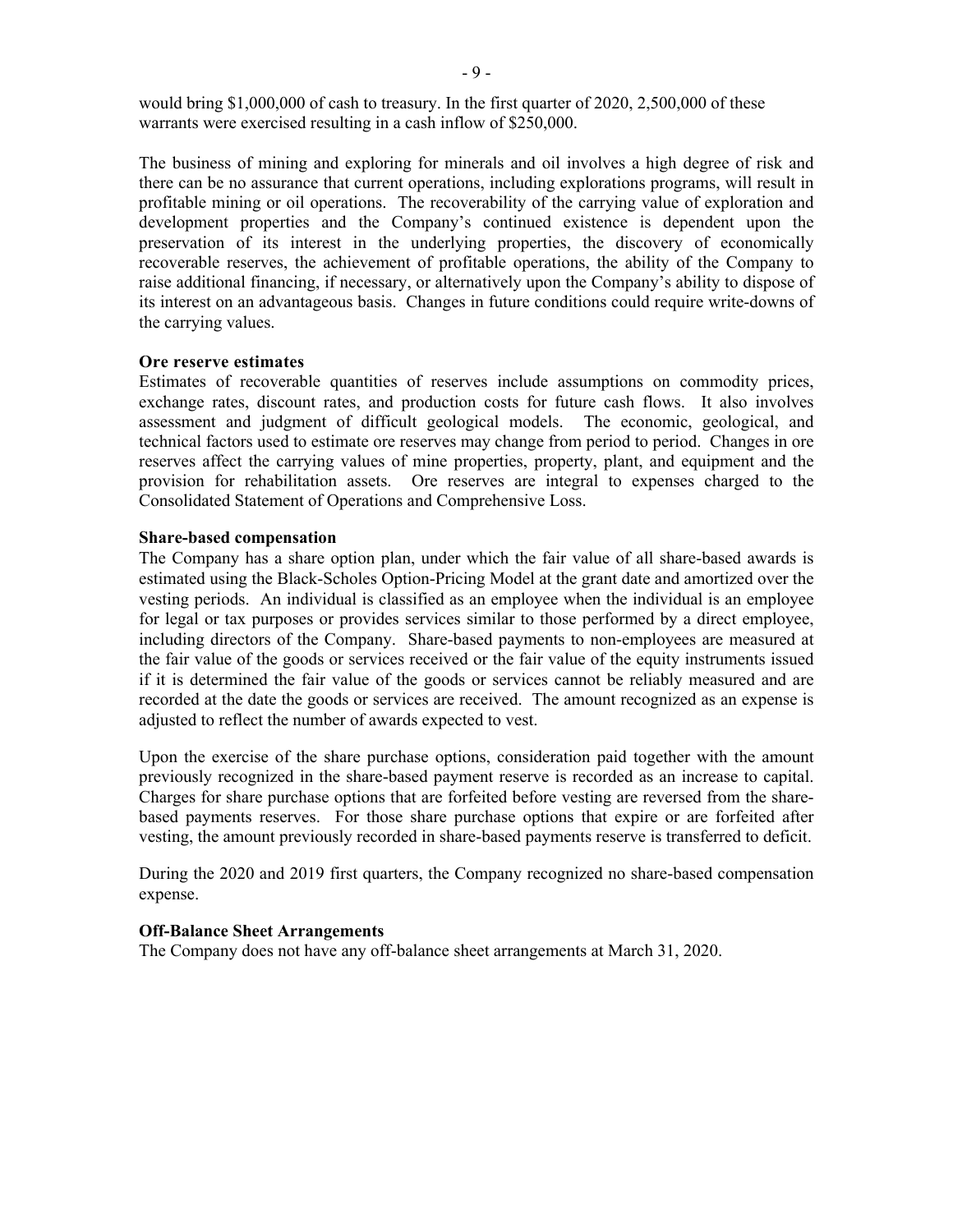### **Changes in accounting standards**

The accounting policies applied by the Company in these audited condensed consolidated financial statements are the same as those applied by the Company in its consolidated financial statements for the year ended December 31, 2019.

A number of new or amended standards became applicable for the current reporting period. The Company did not have to change its accounting policies or make retrospective adjustments as a result of adopting these standards.

# **TRANSACTIONS WITH RELATED PARTIES**

### **Directors**

The Company recognized no directors' fees in March 31, 2020 or 2019 quarters.

### **Key management**

Salary expense incurred and accrued to key management persons during quarter ended March 31, 2020 totalled \$18,650 (2019: \$17,825).

# **RISK FACTORS**

Given the nature of its business, the operations of the Company are subject to a number of risks, including the following, any one or all of which could have a material adverse effect on the Company and its business:

# **Additional funding requirements**

Proceeds from the September 2019 private placement were in part used to settle outstanding debts and to investigate new business opportunities. It is expected that this financing will be sufficient to cover ongoing administrative costs in excess of 12 months. Should the Company undertake exploration/development activities, AMR may require additional cash injections. There can be no assurance that the Company will be able to find the required funding or that it could do so at terms favourable to the Company. Failure to obtain sufficient financing could force the Company into reorganization, bankruptcy, or insolvency proceedings

Sales of substantial amounts of the Common Shares, or the availability of such Common Shares for sale, could adversely affect the prevailing market prices for the Company's securities. A decline in the market prices of the Company's securities could impair its ability to raise additional capital through the sale of new Common Shares should the Company desire to do so.

AMR may incur substantial costs in pursuing future capital requirements, including investment banking fees, legal fees, accounting fees, securities law compliance fees, printing and distribution expenses and other costs. The ability to obtain needed financing may be impaired by such factors as the capital markets, and/or the loss of key management personnel.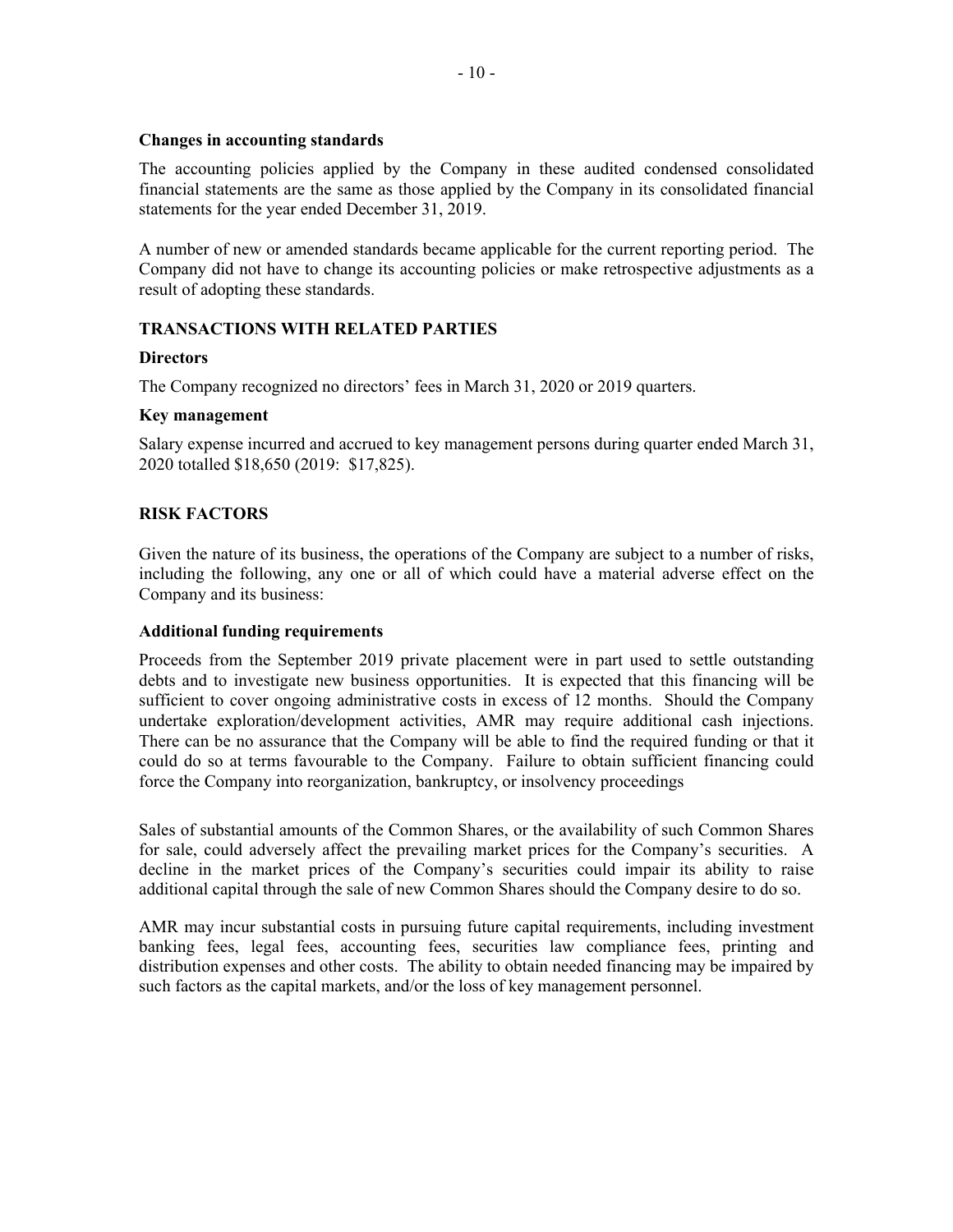Certain directors and officers may have conflicts of interest

Certain of the directors and officers of AMR are engaged in, and will continue to engage in, other business activities on their own behalf and on behalf of other companies, including activities involving mining and mineral exploration, and, as a result of these and other activities, such directors and officers of AMR may become subject to conflicts of interest. The BCBCA provides that in the event that a director has an interest in a contract or proposed contract or agreement, the director shall disclose his interest in such contract or agreement and shall refrain from voting on any matter in respect of such contract or agreement unless otherwise provided under the BCBCA. To the extent that conflicts of interest arise, such conflicts will be resolved in accordance with the provisions of the BCBCA.

### **Illiquid market for AMR's securities**

AMR shares are highly illiquid and cannot be easily sold in the market without significant risk of a loss in value. There can be no assurance that an active market for AMR's securities will develop. In addition, the market price of the securities of AMR at any given point in time may not accurately reflect the long-term value of AMR. Furthermore, responding to any events or circumstances resulting from the risk factors described herein could result in substantial costs and divert management's attention and resources.

# **Resource industry**

The exploration for and development of mineral deposits and oil involves significant risks, which even a combination of careful evaluation, experience, and knowledge may not eliminate. While the discovery of a mineral deposit / oil wells may result in substantial rewards, few properties that are explored are ultimately developed into successful operations. Major expenses may be required to locate and establish mineral / oil reserves, to develop operational processes, and to construct facilities at a particular site. It is impossible to ensure that the activities currently planned by the Company will result in profitable commercial mining or oil operations. Whether a mineral deposit or oil well will be commercially viable depends on a number of factors, some of which are: the particular attributes of the deposit, such as size, grade, and proximity to infrastructure; metal and oil prices, which are highly cyclical; and government regulations, including regulations relating to prices, taxes, royalties, land tenure, land use, importing and exporting of minerals, and environmental protection. The exact effect of these factors cannot accurately be predicted, but in combination they could result in the Company not receiving an adequate return on invested capital.

The Company's activities are subject to all the hazards and risks normally encountered in the exploration for, and development and production of minerals and oil, including unusual and unexpected geologic formations, seismic activity, rock bursts, cave-ins, flooding, and other conditions involved in the drilling and removal of material, any of which could result in damage to, or destruction of, mines and other producing facilities, damage to life or property, environmental damage, and possible legal liability. Milling operations are subject to hazards such as equipment failure or failure of retaining dams around tailings disposal areas, which may result in environmental pollution and consequent liability.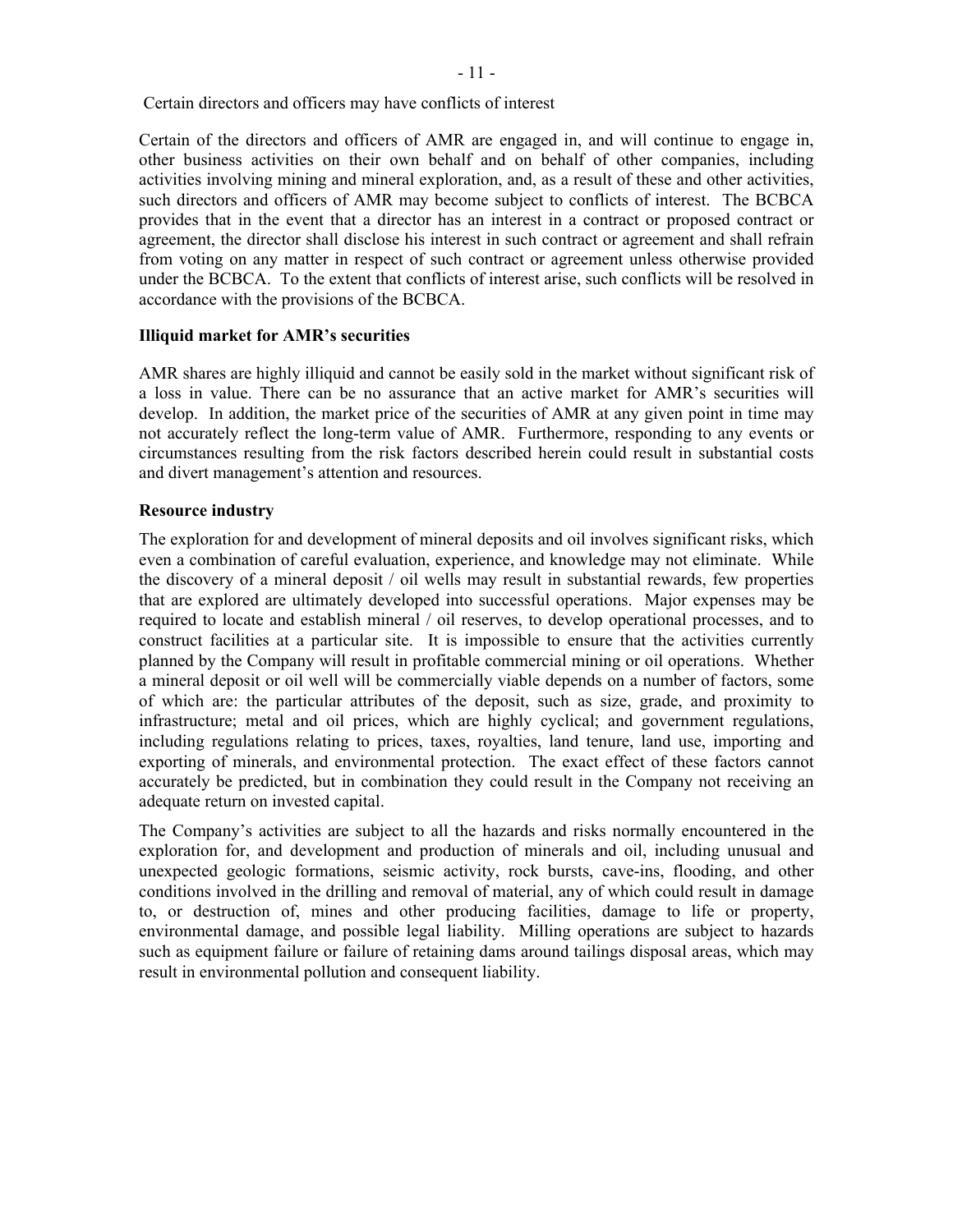# **Competition**

The resource business is competitive in all of its phases. The Company competes with numerous other companies and individuals, including competitors with greater financial, technical, and other resources than the Company, in the search for and the acquisition of attractive mineral properties. The Company's ability to acquire properties in the future will depend not only on its ability to develop the Project, but also in its ability to select and acquire other suitable producing properties or prospects for mineral exploration or development. There can be no assurance that the Company will be able to compete successfully with others in acquiring such properties or prospects.

# **Insurance and uninsured risks**

The Company's business is subject to a number of risks and hazards generally, including adverse environmental conditions, industrial accidents, labour disputes, unusual or unexpected geological conditions, ground or slope failures, cave-ins, changes in the regulatory environment, and natural phenomena such as inclement weather conditions, floods, and earthquakes. Such occurrences could result in damage to its mineral properties or production facilities, personal injury or death, environmental damage to the Company's properties or the properties of others, delays in development or mining, monetary losses, and possible legal liability.

### **Government regulation**

The Company's exploration, development and operating activities are subject to various laws governing prospecting, mining, development, production, taxes, labour standards and occupational health, mine safety, toxic substances, land use, water use, land claims of local residents, and other matters. Although the Company's planned activities will be carried out in accordance with all applicable rules and regulations, there can be no assurance that new rules and regulations will not be enacted or that existing rules and regulations will not be applied in a manner which could limit or curtail such planned activities with materially adverse impacts on financial performance and profitability.

The mineral rights and interests of the Company are subject to obtaining government approvals, licences and permits, land clearance being completed, and land use rights being obtained. Such approvals, licences and permits, and the completion of land clearance and obtaining of land use rights are, as a practical matter, subject to the discretion of the government or governmental officials. No assurance can be given that the Company will be successful in obtaining or maintaining any or all of the various approvals, licences, and permits in full force and effect without modification or revocation. To the extent such approvals are required and not obtained, the Company may be curtailed or prohibited from continuing or proceeding with planned activities.

Failure to comply with applicable laws, regulations, and permitting requirements may result in enforcement actions thereunder, including orders issued by regulatory or judicial authorities causing operations to cease or be curtailed, and may include corrective measures requiring capital expenditures, installation of additional equipment, or remedial actions. Parties engaged in mining operations or in the exploration or development of mineral properties may be required to compensate those suffering loss or damage by reason of the mining activities and may have civil or criminal fines or penalties imposed for violations of applicable laws or regulations.

Application of or amendments to current laws and regulations governing operations or more stringent implementation thereof could have a substantial adverse impact on the Company and cause increases in exploration expenses, capital expenditures, or production costs or reduction in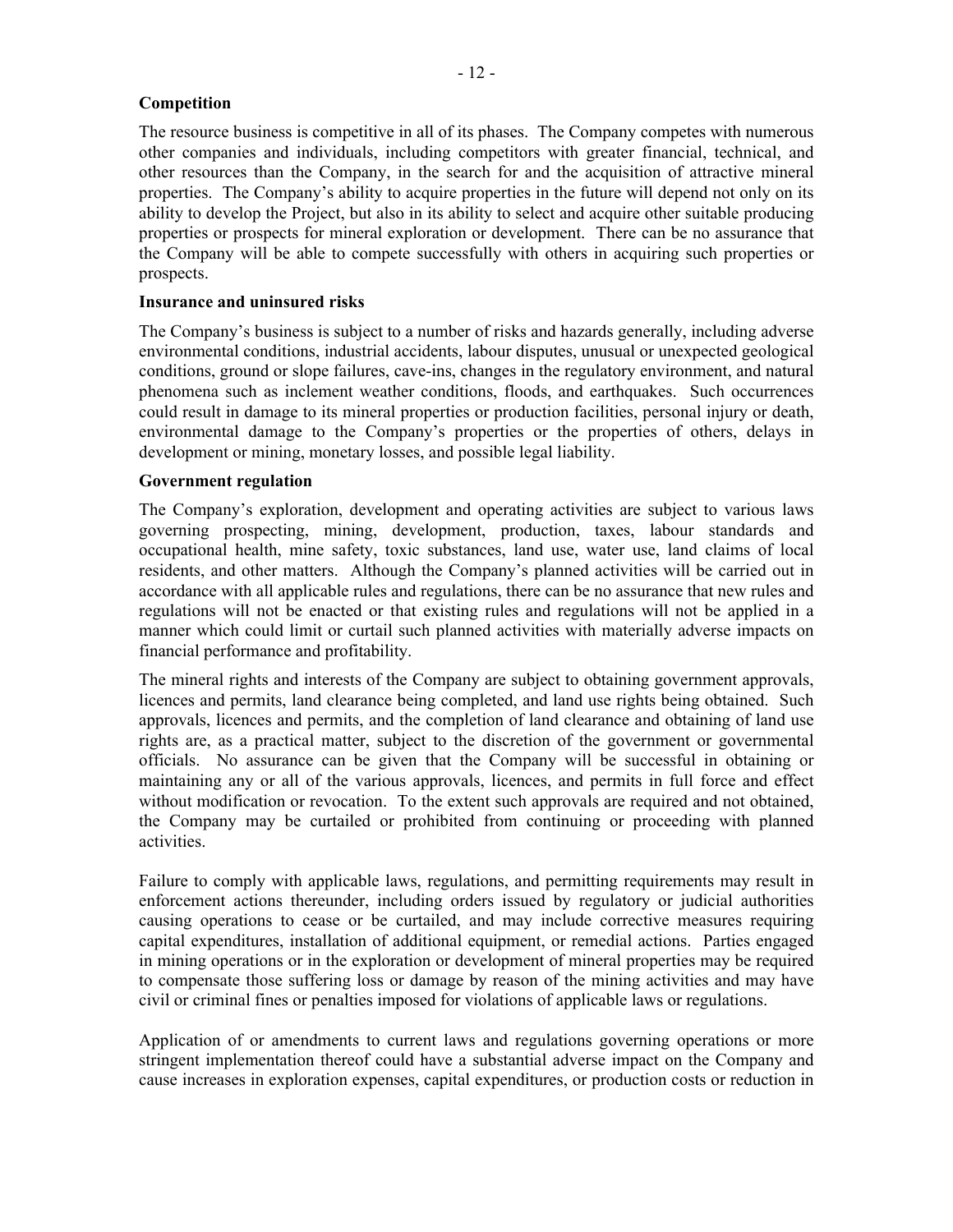levels of production at producing properties or require abandonment or delays in development of new mineral properties.

# **Personnel**

The Company is dependent on obtaining and retaining the services of management and skilled personnel. Failure to obtain such services or the loss of them could have a material adverse effect on the Company's operations. There can be no assurance that the required personnel will be available on suitable terms.

# **Enforceability of civil liabilities**

Certain of the Company's directors and officers reside outside Canada. Substantially all of the assets of such persons are, and substantially all of the assets of the Company are, located outside Canada. It may not be possible for investors to effect service of process within Canada upon such persons, and it may also not be possible to enforce against the Company and/or such persons judgments obtained in Canadian courts predicated upon the civil liability provisions of applicable securities laws in Canada.

# **Litigation risk**

All industries, including the resource industry, are subject to legal claims, with and without merit. The Company may be involved from time to time in various routine legal proceedings, which include labour matters such as unfair termination claims, supplier matters, and property issues incidental to its business. Defence and settlement costs can be substantial, even with respect to claims that have no merit. Due to the inherent uncertainty of the litigation process, the resolution of any particular legal proceeding could have a material effect on financial position and results of operations.

# **The market price for Common Shares cannot be assured**

The market price of a publicly traded stock is affected by many variables, some of which are not directly related to the success of AMR. In recent years, the securities markets have experienced a high level of price and volume volatility, and the market price of securities of many companies, particularly those considered to be junior companies, has experienced wide fluctuations which have not necessarily been related to the operating performance, underlying asset values, or prospects of such companies. There can be no assurance that such fluctuations will not affect the price of AMR's securities in the future.

# **FINANCIAL INSTRUMENTS**

At March 31, 2020, the Company's financial instruments consist of cash and cash equivalents, accounts receivable, trade payables and accrued liabilities, and short-term loans. The fair values of these financial instruments are not materially different from their carrying values.

In respect of credit risk on its bank accounts and investments, credit risk on bank accounts, and short term investments is limited through maintaining the Company's balances with high credit financial institutions.

With regards to liquidity risk, the Company has in place a planning and budgeting process to aid in determining the funds required to support normal operating requirements on an ongoing basis. including capital development and exploration expenditures. Discussions about going concern